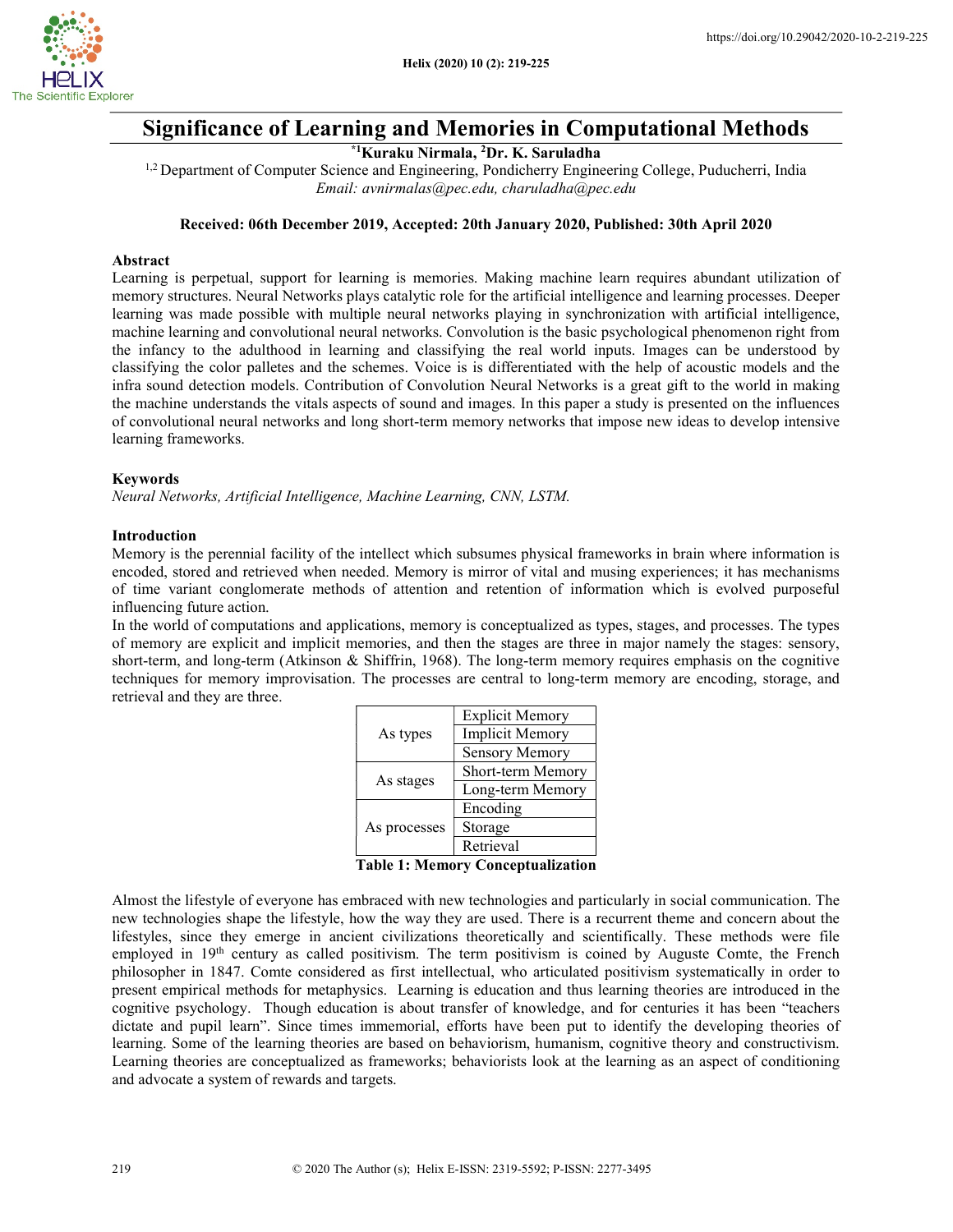Much significant progress has been enhanced by the using frugal computer emulations. The natural phenomenon of learning is induced into the computers, the way that a learner thinks and acquires knowledge for future actions of decision making. Computational Intelligence is to make the computer able to learn and work on a specific task from the supporting data and the experimental observations. Computational Intelligence and Artificial Intelligence seek common goals. Crusading the opinions and arguments of the facts around the world and mathematically inducing principles of learning and connectivism is artificial intelligence. A set of nature-inspired algorithms and phenomena that address the common real-world problems easing the complexity with mathematical reason is developed as a programming paradigm which enables a computer to learn are neural networks.

# Advent of Neural Networks

A neural network is often alternatively termed as artificial neural network is an information processing paradigm inspired by the process of human brain. A novel structure of information processing system evolves as the key element of the neural networks [1].

Warren McCulloch and the logician Walter Pits were the neurophysiologists, who developed a neural network model in 1943.

Neural networks looms into varied methods of problem solving when compared to conventional computers. A set of statements/instructions that solve a specific problem is an algorithm which is followed by Conventional computers. A conventional computer cannot solve the problem unless the specified steps of algorithm are followed [1]. Thus conventional computers are restricted in the problem solving capability of particular instances. But conventional computers would do so much more useful that they could do things that they are actually programmed how to do. In neural networks neurons are the elementary components that are highly interconnected processing components to solve problem. As the computers cannot be programmed to execute a specific task, they are built to learn by example and selected examples prove their performance. However, as it does by learning, the way how the problem is solved is unpredictable which a disadvantage in it is.

Problems can be solved by cognitive approaches using conventional computers because; the small unambiguous instructions, the procedure how the problem is to be solved must be known. Such are converted into a high level language and subsequently as a program, into machine understandable code. These practices on machines are predictable; however, some software or hardware fault may cause error in the process. Thus, neural networks and conventional computers working on algorithms are complimentary to each other [1].

Traditional von Neumann architecture simplified the total computing scenario, in lieu the success of neural networks. Ironically, even John von Neumann has suggested the imitation model of neural functions by using scientifically traditional telegraph relays or vacuum tubes.

Similar network independent of one another using matrix mathematics and arrays using of analog ADLINE circuits is inspired by Kohonen and Anderson in 1972, where the neurons play the role of activating a set of outputs.

John Hopfield of Caltech, in their consensus, and a paper presented at National Academy of Sciences, cased a renewal of interests in neural computing with mathematics. Modeling the brain using the mathematics and computing devices targeting the mathematical analysis of thoughts, which is a baseline technological myth for neural computing is developed.

A US-Japan Joint Conference propounded in Kyoto, Japan, on Cooperative or Competitive Neural Networks. A Fifth Generation effort in Neural Computing has been announced with abundant funding.

In 1985, the American Institute of Physics competed with - Neural Networks for Computing and forthwith in 1987, the Institute of Electrical and Electronic Engineer's (IEEE) first International Conference on Neural Networks which drew much attention for neural computing engineers.

Bernard Widrow, in 1989 at the Neural Networks for Defense engagement of World War IV, "World War III never happened," where the battlefields are world trade and manufacturing. In 1990, the defense department of US, raised as Department of Defense Small Business Innovation Research Program has announced plethora of topics which ideally had targeted neural networks.

### Role of AI

Artificial Intelligence of Charvaka (Cārvāka) leads the precursors of the Indian Materialism, which was alternatively known as Lokāyata and Bṛhaspatya. Direct perceptions, empiricism, and conditional inference has been directly slashed by Charvaka. Rejecting Vedas and supporting philosophical skepticism was observed as super sources of knowledge. The Greek mythology introduces Mechanical men and artificial beings, as the golden robots. Thus, even in the present, artificial intelligence has constantly encouraged as an important element of science fiction. Chinese and allied Egypt, Greece have carved Realistic humanoid automatons.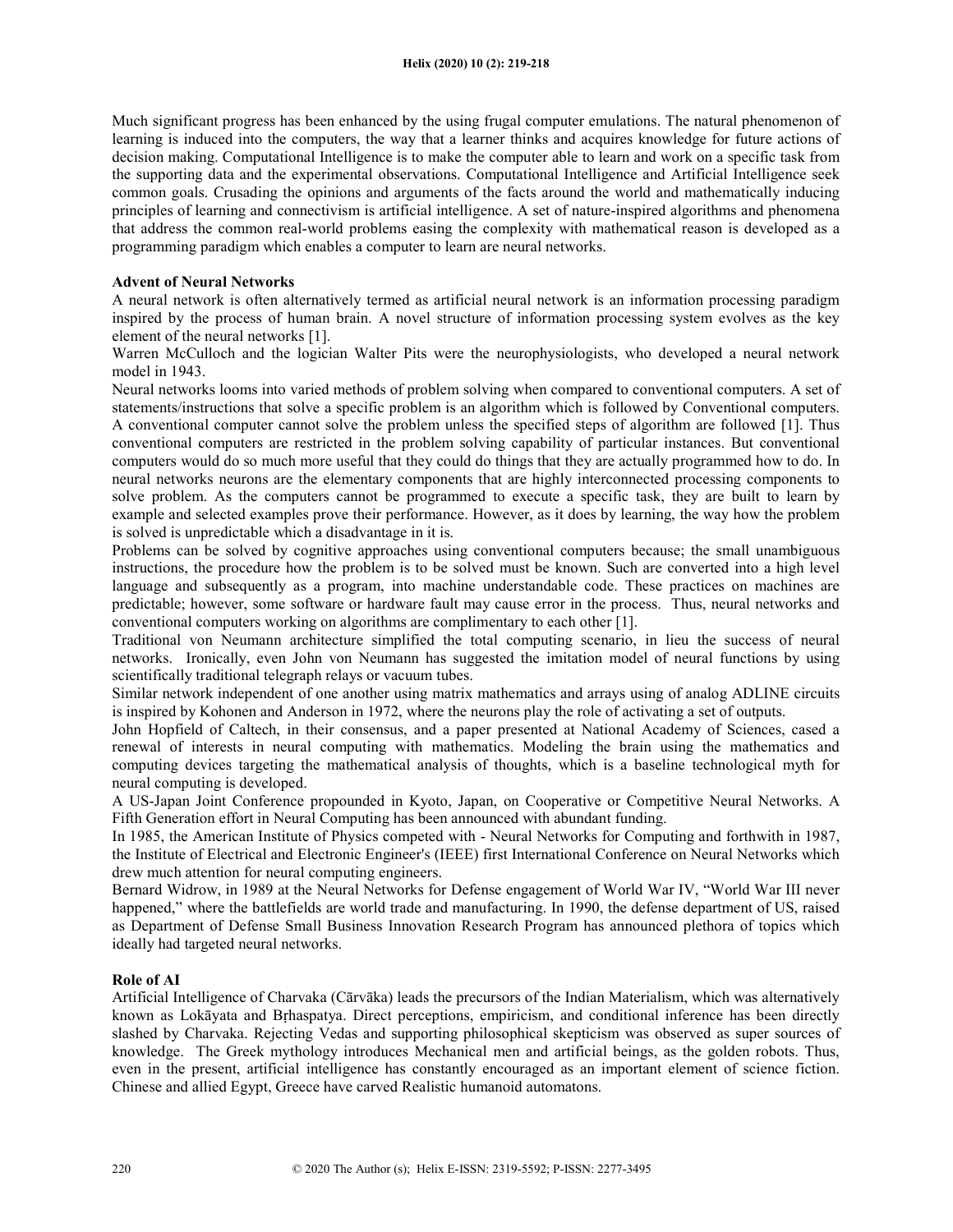The myth or fact that the mechanization of human though have been observed as Artificial Intelligence, though the meaning of mechanical or format has a long told histories. Formal deduction and deductive intelligence are developed in the first millennium BCE by Chinese, Indian and Greek philosophers. But in 1940s and 50s handful of scientists from variety of field believed mathematics, psychology, engineering and economics are the sources of possibilities of creating an artificial brain. Further, the field of artificial intelligence research was confounded as an academic discipline in 1956.

Claude Shannon and Nathan Rochester of IBM and Marvin Minsky, John McCarthy are the two senior scientists, at the Dartmouth Conference in 1956 roosted that they were in the era of discovery, of sprinting across new ground of imitating human intelligence. Programs to solve algebra, word puzzle problems, proving theorems of geometry and abilities to learning and speak English were developed in their research laboratories [1][2][3][10]. The denizens of the research at times have to believe that "intelligence" is a behaviour by machines and it was possible.

# Machine Learning

Programs that create programs to accomplish specific tasks. The artificial intelligence with a set of statistical inferences from the huge collection of data summarizing and bringing the quintessence of the information useful for decision making. The concept of a program that thinks, rather a program that can build an algorithm for a given known task. Programs that learn about programs or real world problems. To critically understand this concept, statistical thinking of a program with artificial intelligence and learning are embellished into a phenomenon. Arthur Samuel of IBM's Laboratory, Some of the very beginning, the machine learning programs were practiced by Poughkeepsie, they play checkers. Perceptron is invented by Frank Rosenblatt at the Cornell Aeronautical Laboratory.

The optimistic definition that developed about Machine learning (ML) is, it is the meticulous study of algorithms and statistics. The algorithms and statistical models drive the computer systems progressively and further improve their performance about a specific task. A mathematical basis is vented in the machine learning to build a model and samples of data used to be known as "training data", that develops predictions or decisions logically and without the dire need of explicit programming to perform the task.

A set of data, mathematical model that contains inputs and known outputs, based on this phenomenon Machine learning tasks are classified into several broad categories. The algorithm that is build from a mathematical model based on the set of data is a supervised learning model. The algorithm that is build from a mathematical model even, based on the characteristics of data rather the values is an unsupervised learning model.

# Deep Learning

Deep learning is a theme oriented learning combining artificial neural networks with multi layered perceptrons and machine learning [2]. Identifying the learning capability and which paths of learning network are responsible for success and as well as failure. Incorporating changes to the paths in the network that leads to failure in order to improve the performance. Minsky, 1963 – had developed fundamental credit assignment problem.

The anatomy of a standard neural network (NN) contains of so many simple neurons which act as, connected processors, each neuron produces sequences of activations [1]. Sensors activate the input neurons perceived by the environment; weighted connections are active neurons which are otherside associated in the neural network. Neurons also are triggered by the environment actions. Long causal chains and transformations (non-linear) are seen as development of computational stages in learning, which is depending on the problem and the neurons, their constitution of connections. The aggregation of activation of the networks is based on the weights or assigned credits for the long chains. The concept of Deep Learning is also about; how accurately credit assignment is done across many such stages.

Models of neural networks academics and research are shallow neural network having limited capabilities [2]. Even models are generated to overcome hindrances using non-linear layers of neurons which are at least dated back to 1960s. The decension of the paths of a non-linear neural network to the increase or decrease the level of learning is guided by a gradient. A supervised learning method proposed to guide the network as a "teacher-like model" is ailed with arbitrary depth of learning overcome by the back propagation. Such a contribution in the research of neural networks with thick resources of networks of back propagation leads to deep learning networks.

Thus, deep learning consents new computational models which are composed of multiple processing layers that have learning capabilities of different representations of data characterized with multiple levels of data abstraction.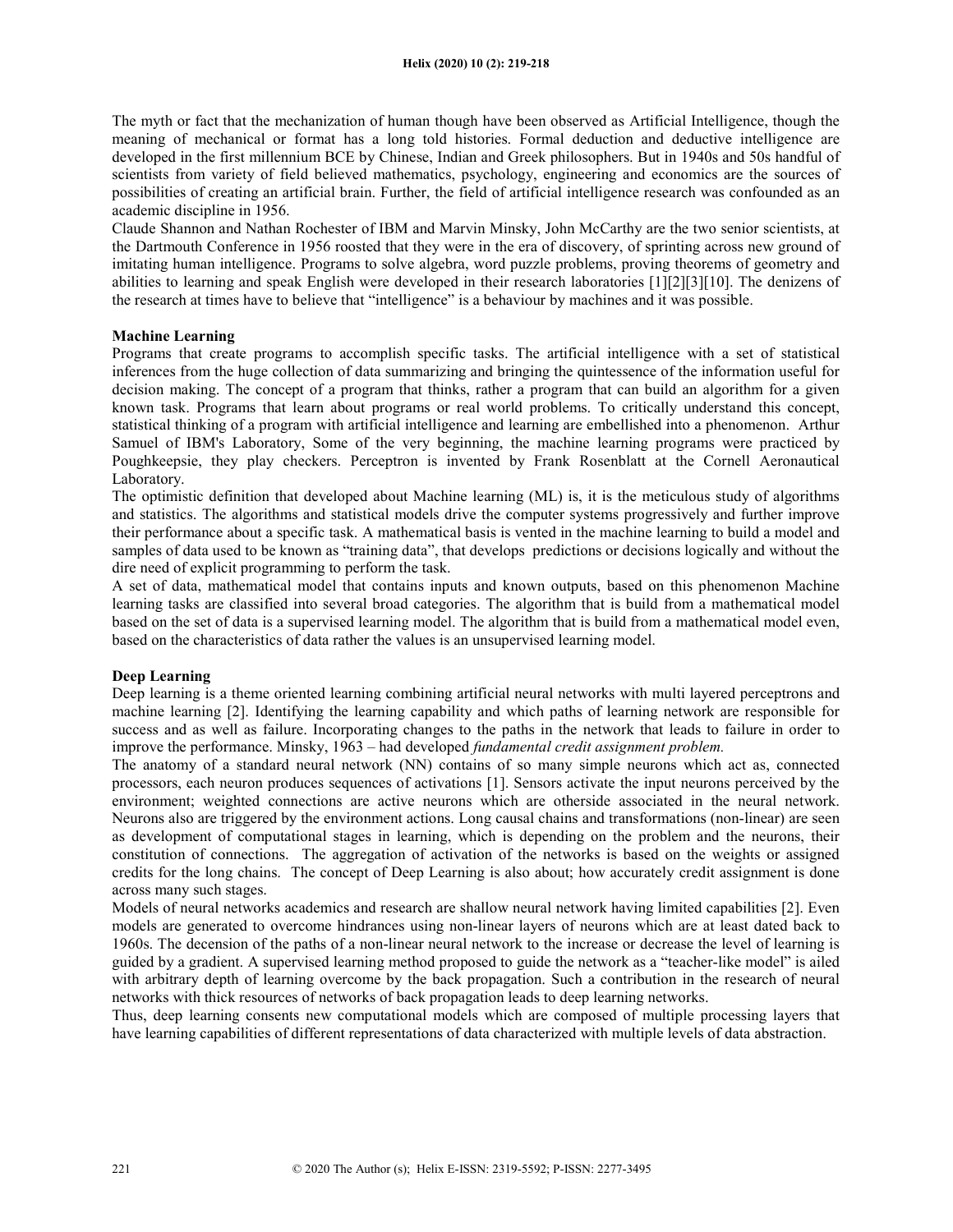#### Helix (2020) 10 (2): 219-218

### Convolutional Neural Network

The major applications of intelligent computing and cognitive architectures are targeting on informal media of videos, images and undocumented texts. A randomly taken video footage or a snapshot of image gives clues to the intelligent teams to dig out the culprits, or historically significant fossils that tell stories about the predecessors. Nowadays data is not mere text and numbers, rather a cloud of images, videos and undocumented texts piled in all the vaults of hobbyists, secret agents and huge research agencies. What is done to these collected data or information? Is a big question that arises for the common researchers? The ERT teams mine patterns and understand the cause and effect of the incidents in the daily life. The medical images that read so many health related characteristics are very difficult to analyze and sort them and enable them to be available for the studies. Learning is the most important task that should a choice for data analyst to understand the hidden characteristics.

For which, the learning mechanisms miniaturize the process and bring forth the essence of stored data. Learning is not guaranteed as accurate, the question of accuracy goes to a level of belief that the identified patterns and their usefulness. Yet an intensive learning in such scenarios is deep learning. Deep learning requires deep neural networks and no matter they are linear or non-linear [2][4][5]. With a minimal preprocessing and learning rich content from videos and images with convolution of process. Thus a better learning process that deals with huge collections of perceptrons and multi-layered networks is Convolutional neural network. Though neural network is an analogy of the human brain neuron, the Convolutional networks were also been inspired by the biological processes, where the connectivity pattern between neurons bear a resemblance to the organization of visual cortex. The Convolutional Neural network has another important analogy of the individual cortical neurons responding to the stimuli in the restricted visual regions known as the receptive field the same is engulfed in the architectures. The convolution is a partial overlap of the reception of the different neurons covering the complete visual field [4][5].

The convolution operation is escalated in convolutional layers by passing the result to the next layers. The response is emulated to visual stimuli in the convolution process by each individual neuron. Convolutional neuron processes data for respective receptive field. It is not practically application for image classification, although these contain feedforward neural networks that are fully connected, hence, it is not practical to apply this architecture to images. A shall and deep architecture is necessary for congregating the neurons to work on large input sizes of associated images, where each pixel is considered to be a variable with relevance.

Hubel and Wiesel worked in the 1950s and 1960s on the cat and monkey and showed that visual cortexes contain neurons that individually respond to small regions of the visual field. Convolutional neural networks, thus proven to solve critical problems in vision, robotics comprising of convolution layer, activation layer, normalizing layer, pooling layer, loss layer and regularization. These steps refine the learned images or inputs and derive the essential portions of the images or policies of decisions.

Convolutional Neural Networks a.k.a. ConvNets has its most profound applications in speech recognition. The structure of CNNs directly accommodates the variances in speech. Defining weight parameters to the vocal tracts and the sound that they produce with time invariability, with a degree of invariance to small frequency shifts, which generally are available in natural speaker speech, are handled in CNNs very effectively [10][11]. Like in image processing the CNNs also share limited weights and perform convolutions and mappings to produce quality recognition architectures. CNN composing with DNN and RNN develop into resilient architectures. At a rudimentary test bed of speech recognition platform, CNNs are even used in acoustic modeling. Acoustic modeling is used to identify the human speech with various models of tones and gender.

Spectogram play a very important role in supplying specific and condensed input to CNNs in speech recognition architectures [10][11][12]. CNNs even are with little sound inputs help of SAD (Speech Activity Detection) methods are useful in modeling the infra sounds of creatures like insects and small animals. Using the SAD methodology the CNNs can be used to establish sound channels and apply the noise filters and enhance the candidate sound data. Pooling of inputs reiterated in the CNNs improvise the channel models.

Speech Command Recognition is a popular application using CNNs. As the rapid development of mobile and hand held device usher in the information technology influencing the civil lives, the CNNs has greater contributions of command recognition [11][12][13][14]. The phrasal commands are interpreted using the channelization of the sounds and the temporal delimitation is observed in the speech command recognition applications. Keyword based filters in speech command recognition is a improvised achievement in the research of CNNs using hidden markov chains. The HMM (Hidden Markov Model) synthesizes the speech into separation of words and voice command dictionaries and grammar can be elevated in the commands in order to fulfill the end user requirements [12]. Research is due in the areas of expression of word shouts and commands are being processed with formulated feelings using the HMM and SAD models in the way to the sophistication of CNN architectures for Speech Recognition.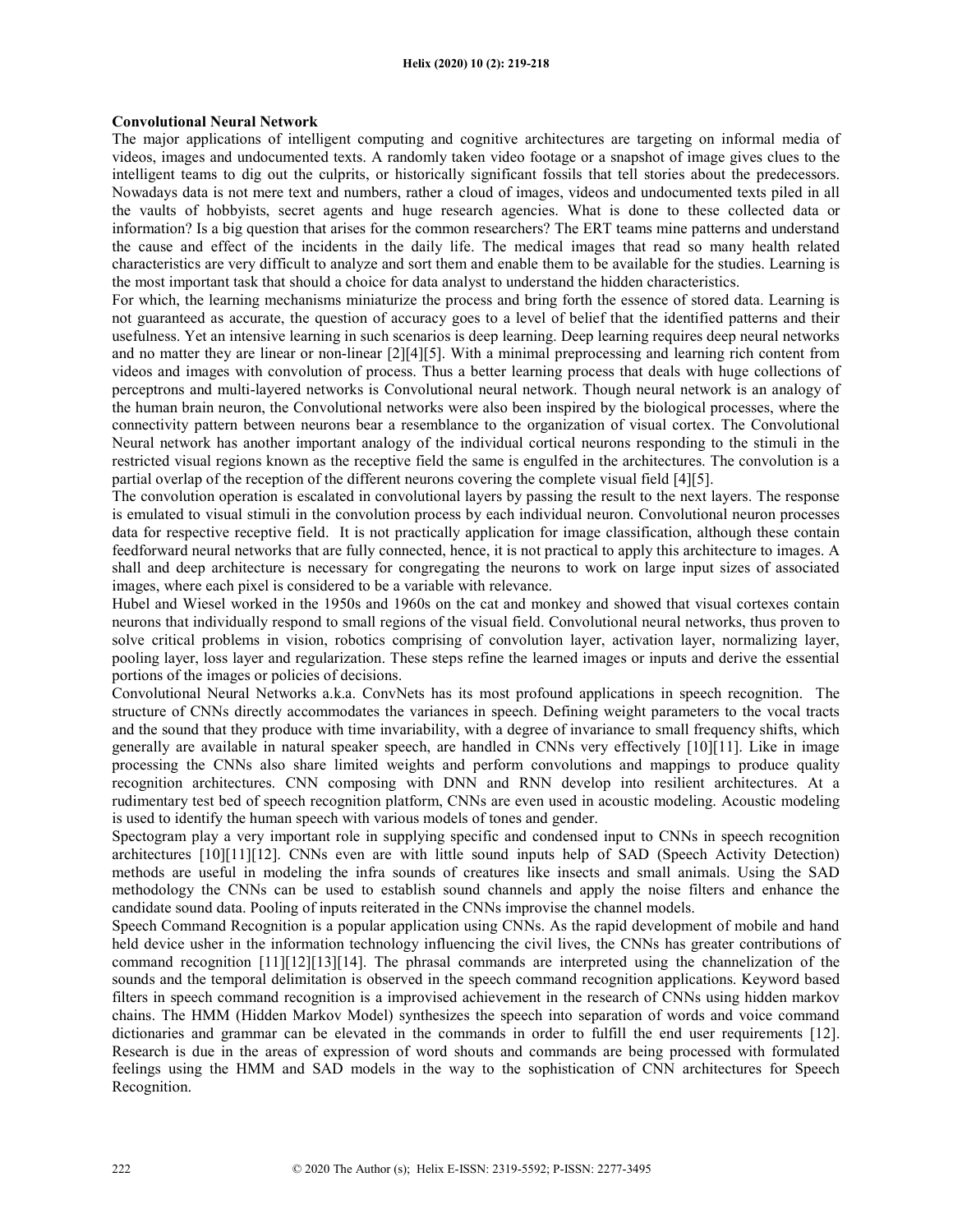

# Statistics About Research Contributions





#### Long Short-Term Memories

Amongst the applications of neural networks, recurrent neural networks become standard tools for natural language processing. "… out of all the applications of language processing and modeling RNN are used for translations and answering the questions", by Sutskever et al. (2014), Jozefowicz et al. (2016), and Hewlett et al. (2016). In particular, for the faculty of Natural Language Processing the concepts of Long Short Term Memory (LSTM) architectures developed by Hochreiter & Schmidhuber (1997) plays an important role of acting as the rudimentary building blocks.

Learning compact structures in Convolutional Neural Networks (CNNs) have been widely explored in the past few years. Han et al. (2015b) proposed connection pruning for sparse CNNs. Pruning method also works successfully in coarse-grain levels, such as pruning filters in CNNs (Li et al. (2017)) and reducing neuron numbers (Alvarez & Salzmann (2016)). Wen et al. (2016) presented a general framework to learn versatile compact structures in Deep Neural Networks such as neurons, filters, filter shapes, channels and even layers [6][7][8][9].

Convolution neural networks alternatively or with enhancements with the support of memory and iterative inference yielding is carried into a Long Short-Term memory. The combination is also referred to as LSTM network models a memory based cognitive architecture [7][8][9]. Feature layers used to extract the elementary knowledge and embedding layer maps features to real-valued vector representations. Inherent the networks of these layers are looped using recurrent network model. The LSTM layers work on the activation functions and work on gradient problems. Element wise computation takes in the LSTM layers to calculate the new states of memory cells. High dimensions of input feature vector comprises of the inputs that even process the inputs in the reverse orders using special learning parameters.

LSTMs are stacked in Recurrent Neural Network for analyzing the component wise knowledge in high dimension input vector models. Smaller hidden LSTM training units are packed into Recurrent Neural Networks and in order to impose learning from scratch. High profiled learning with comprehensive data is possible with contextually embedding layers to extract representations from input vectors.

### LSTM Contributions

LSTM has a very latest applications and much variance of combinations with CNN and RNN have been contributed in the research.

James Murdoch and Arthur Szlam of Berkeley and Facebook in Feb, 2017, New York have proposed "Automatic Rule Extraction from Long Short-Term Memory Networks". A novel method of visualizing the importance of specific inputs determining the output of LSTM. [7]

Hai Li et. al, in March 2018, in the works "learning intrinsic sparse structures with in Long Short-Term memory", proposed significant model compression for the wide adoption of recurrent neural networks in devices with limited resources and in business clusters. The concept of intrinsic sparse structures will simultaneously evaluate the compact models without losing any perplexity of a model.[8]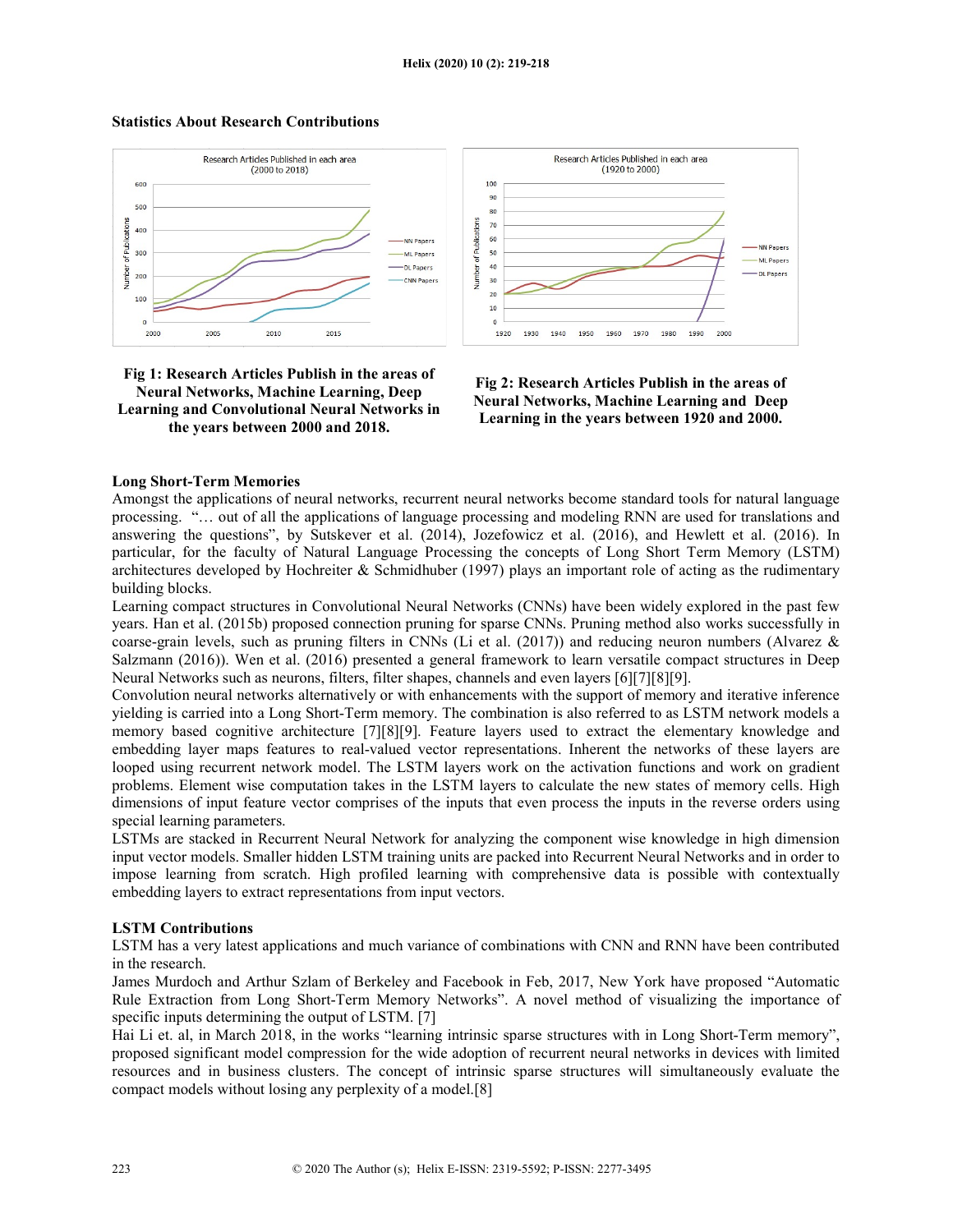### Helix (2020) 10 (2): 219-218

Angrosh Mandya et. al., in November 2018, in their works proposed combined orchestration of CNN with LSTM, entitled "Combining Long Short Term Memory and Convolutional Neural Network for Cross-Sentence n-ary Relation Extraction". The framework has proved the results for the "that exploits both word embeddings and position embeddings for the task of cross-sentence  $n$ -ary relation extraction" [9].

| Year | Contribution                                                                |                                                                                                                                                                                                                                                                                                                      |  |
|------|-----------------------------------------------------------------------------|----------------------------------------------------------------------------------------------------------------------------------------------------------------------------------------------------------------------------------------------------------------------------------------------------------------------|--|
| 1950 | Turing Test (or) Turing's Learning Machine                                  | To determine if a computer has intelligence, A human being should unable<br>to distinguish the machine from another human being by using the replies to<br>questions put to both.                                                                                                                                    |  |
| 1950 | Genesis of Machine learning                                                 | Simple algorithms are used in the research of Pioneering machine learning.                                                                                                                                                                                                                                           |  |
| 1952 | First learning program of game checkers                                     | Arthur Samuel begun working on the first algorithms of machine learning<br>and developed programs that play checkers, where the programs made a<br>winning strategy. At IBM's Poughkeepsie Laboratory.                                                                                                               |  |
| 1957 | First Neural Network for Computers                                          | Frank Rosenblaut invented the perceptron (the first neural network) to<br>simulate the thought process of the human brain. Great deal of excitement is<br>development in the research of neural networks with the invention of the<br>perceptron.                                                                    |  |
| 1963 | Machines Playing Tic-Tac-Toe                                                | Introduction of reinforcement learning to play Tic-Tac-Toe (also famously<br>known as noughts and crosses), machine learning by Donald Michie creates<br>a 304 match boxes and beads.                                                                                                                                |  |
| 1967 | The nearest neighborhood algorithm is<br>written                            | For basic pattern recognition by computers, used to map routes for<br>travelling salesperson (starting at a random city but ensuring they visit cities<br>during a short tour).                                                                                                                                      |  |
| 1969 | Limitations of Neural Networks                                              | Marvin Minsky and Seymour Papert has published their book on Neural<br>Networks and Perceptrons. The book describes some of the limitations of<br>perceptrons and neural networks. The fundamental thought of neural<br>network seems to have hindrances.                                                            |  |
| 1970 | Automatic Differentation (Backpropagation)                                  | A general method for automatic differentiation (AD) using discrete<br>connected networks with nesting of differential functions is published by<br>Seppo Linnainmaa.A modern back propagation method is fused into the<br>research.                                                                                  |  |
| 1979 | Remote control vehicle or Mobile Robot (or)<br>Stanford Cart.               | A cart that can navigate and avoid obstacles intelligently in a restricted<br>room using visual guidance is developed by the students at Stanford<br>University.                                                                                                                                                     |  |
| 1980 | Neocognitron                                                                | The first book on Convolutional Neural Networks and as a type of Artificial<br>Neural Networks is published by Kunihiko Fukushima. The fact in the<br>book is about the real time comments on the neocognitron which is a varied<br>artificial neural network (ANN) that inspires a convolutional neural<br>network. |  |
| 1981 | <b>Explanation-based Learning</b>                                           | This makes the computer analyze data (also known as training data) to<br>create a general rule so that it can discard unnecessary data.                                                                                                                                                                              |  |
| 1982 | <b>Recurrent Neural Network</b>                                             | A model of content-addressable memory system as a recurrent neural<br>network is developed by John Hopfield.                                                                                                                                                                                                         |  |
| 1985 | Speech Recognition                                                          | The computer learns to sound the words the same way a kid does. Phoneme<br>input are given.                                                                                                                                                                                                                          |  |
| 1986 | Backpropagation (NN)                                                        | Usage of internal representations and application neural networks as Back<br>propagation is first applied by Paul Werbos,                                                                                                                                                                                            |  |
| 1989 | Reinforcement Learning                                                      | The concept of Q-learning is developed by Christopher Watkins, which is<br>feasible for reinforcement learning.                                                                                                                                                                                                      |  |
| 1990 | Machine learning shifted from knowledge-<br>driven to data-driven approach. | Computer programs are developed by scientists to analyze voluminous<br>training data to generate conclusions and learn from data results.                                                                                                                                                                            |  |
| 1995 | Random Forest Algorithms                                                    | Papers on random decision forests are published by Tin Kam Ho.                                                                                                                                                                                                                                                       |  |
| 1995 | <b>Support Vector Machines</b>                                              | Publications on support vector machines by Corinna Cortes and Vladimir<br>Vapnik.                                                                                                                                                                                                                                    |  |
| 1997 | IBM Deep Blue Beats Kasparov                                                | World Champion Chess is won by IBM's Deep Blue.                                                                                                                                                                                                                                                                      |  |
| 1997 | Long Short-Term Memory                                                      | LSTM the Long Short-Term Memory is invented by Sepp Hochreiter and<br>Jürgen Schmidhuber, which improvises the efficiency and practicality of<br>RNN.                                                                                                                                                                |  |
| 2002 | Torch Machine Learning Library                                              | First software library for machine learning, Torch API and SDK.                                                                                                                                                                                                                                                      |  |
| 2006 | Deep Learning                                                               | To make computer visually distinguish objects and text in pictures and<br>videos.                                                                                                                                                                                                                                    |  |

| Table 2: A Chronological Order of Achievements in Machine Learning, Deep Learning and AI. |  |
|-------------------------------------------------------------------------------------------|--|
|                                                                                           |  |